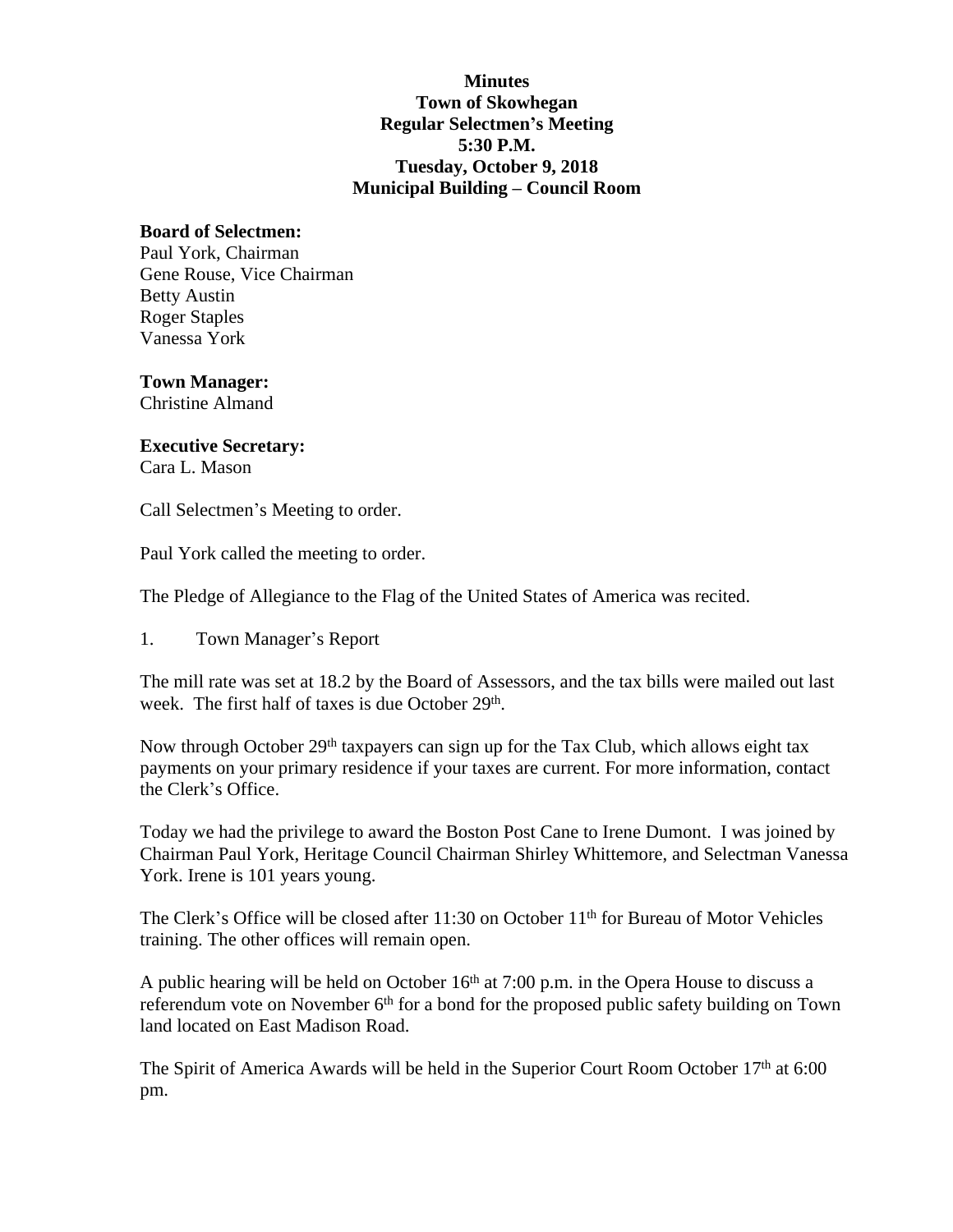2. Items by the Public

Soren Siren said that he is disappointed with the lack of mowing of the fields at the Recreation Department. If you don't mow it there will be a bunch of brush and trees that will have to be taken out in order to complete the ballfield complex. It could even create a wetland. We approved money for Greg Dore to have another full-time position. We also approved the money for the turnout to get this whole project going. If he was an investor and walked up on the hill, looking at the field in its current condition he wouldn't be really that enthusiastic about trying to do something. Mowing it with the sidewalk machine is not very cost effective. He would encourage the town to contract that out.

Greg Dore said that he did get some prices. The amount of mowing that is expected to be done is not something that can be done with the sidewalk machine.

Soren Siren said he would encourage getting the field back to what it was and get a farmer to come in and hay it for the hay.

Greg Dore said that the farmer that was doing it, stopped doing it because it wasn't worth it. Denise LeBlanc has contacted the local farmers.

Vanessa York asked what property this was.

Soren Siren said we own a long strip of land behind the Montessori School. It abuts that high school property. They are going to try to get somebody in there to mow it. Maybe when they find somebody they will do both properties.

Beverly Fitzsimmons asked about the storm drain separation on Madison Avenue. She was concerned about the extra water in the brook affecting her property on Bennett Avenue.

Greg Dore said that the water from Winter Street is not a significant amount of water.

Beverly Fitzsimmons said she also agrees with Soren Siren about the Recreation Department.

Beverly Fitzsimmons said she thinks it would be a good time for the Selectmen to set a moratorium on people building homeless shelters.

Recording Time: 12:28

Maureen Davis asked if the lighting in the Community Center would be addressed with the Energy Audit. A group of residents play pickleball there. The lighting is very bad. There are places where it is actually dark. It is dangerous.

Jason Gayne said there are a bunch of events coming up…Meet the Candidates at T&B's on Thursday, ribbon cutting and open house at the Children's Center on the 18<sup>th</sup>, senior volunteer resource fair on the 20<sup>th</sup>, Haunted Hayrides and trunk or treat on the  $26<sup>th</sup>$  and  $27<sup>th</sup>$  and the annual awards on November 15<sup>th</sup>.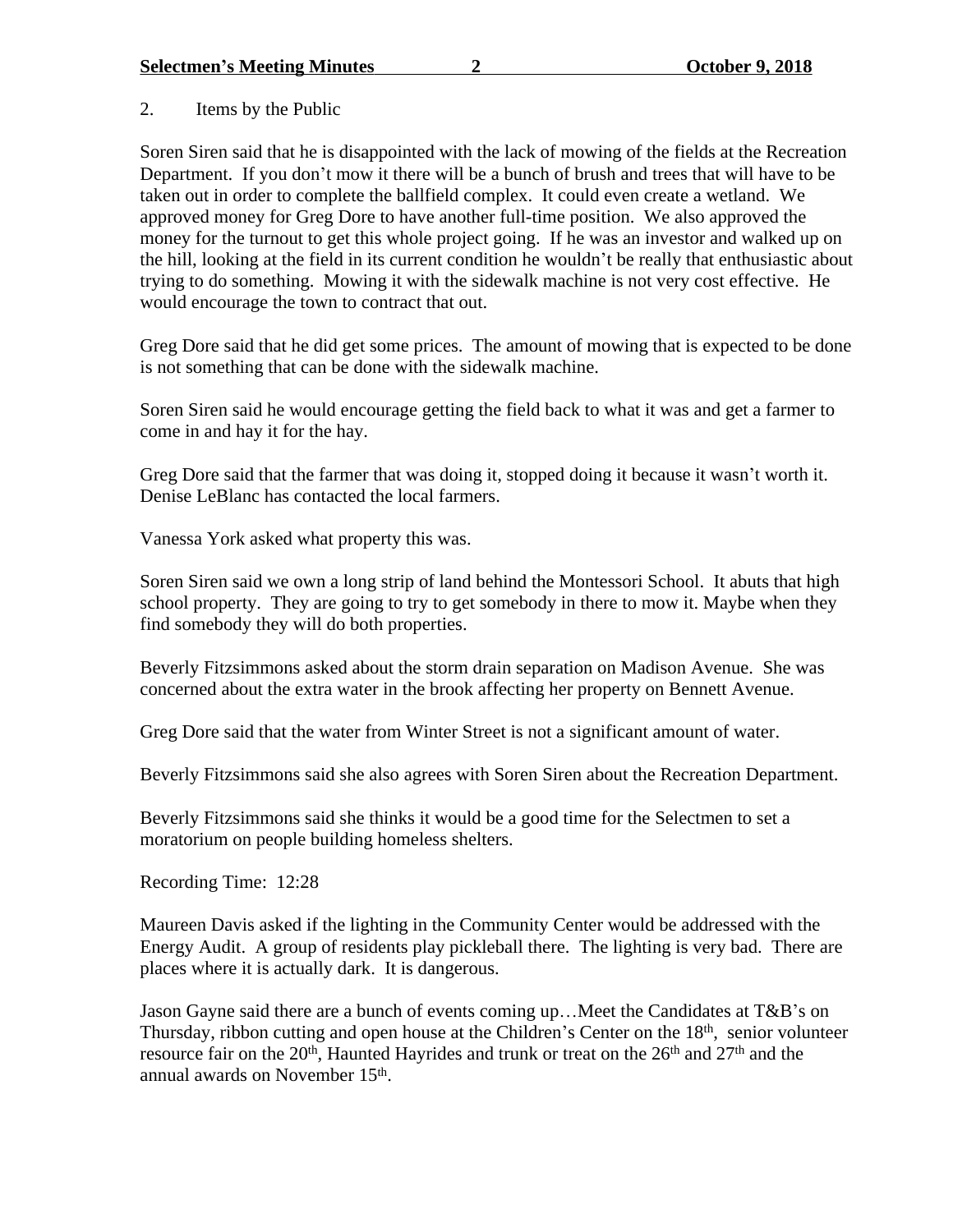# 3. Selectmen's Items

Betty Austin said it has been nice to have the ribbon cuttings. There was one at Angelo's Pizza. On September 26<sup>th</sup> there was a tour at Sappi.

Roger Staples said that Sappi has invested millions of dollars in a rebuild of their paper machine. This will allow them to invest in new packaging. They should be congratulated. We are lucky to have them.

Gene Rouse said that the sidewalk looks marvelous. The Highway Department did an excellent job.

Paul York said that the Recreation and Highway Departments worked on the triangles in town. He thanked Poland Springs for the grant funds necessary for this project. Greatest Scapes also helped with this. Merle Lloyd & Sons donated boulders. Kens fed everybody. VIP allowed us to use their property as a landing spot.

4. Department & Committee Reports

Randy Gray said that Household Hazardous Waste Day was successful. We worked with a new company this year.

The Tesla car company is putting in eight charging stations at Hannaford.

Greg Dore said he still doesn't have a build date for the tandem axle truck. Even if they started building it now, we wouldn't see it until January. The  $\frac{3}{4}$  Ton that we ordered should be here in the next week or so. The One Ton is on back order.

Silver will have the trench paving and the curbing finished on Friday.

The Highway Department has been working on some maintenance that they haven't been able to get to…guard rails and stuff. We think we have filled the position that was approved at Town Meeting.

Vanessa York asked if the lines on North Avenue would be painted before winter.

Greg Dore said painting the lines would be us. He has not talked to the painting contractor. He isn't sure that that makes sense.

Greg Dore said he put the speed sign up on Greenwood Avenue and Cleveland Street. When this all started we were at 12,000 cars per week. Now it is at 7,000. The  $85<sup>th</sup>$  percentile was 42 and now it is 21. Putting in the sidewalks and the curbing is doing its job. We will hold-off on the speed tables for now.

Recording Time: 23:40

Roger Staples asked if they were raising the covers on North Avenue.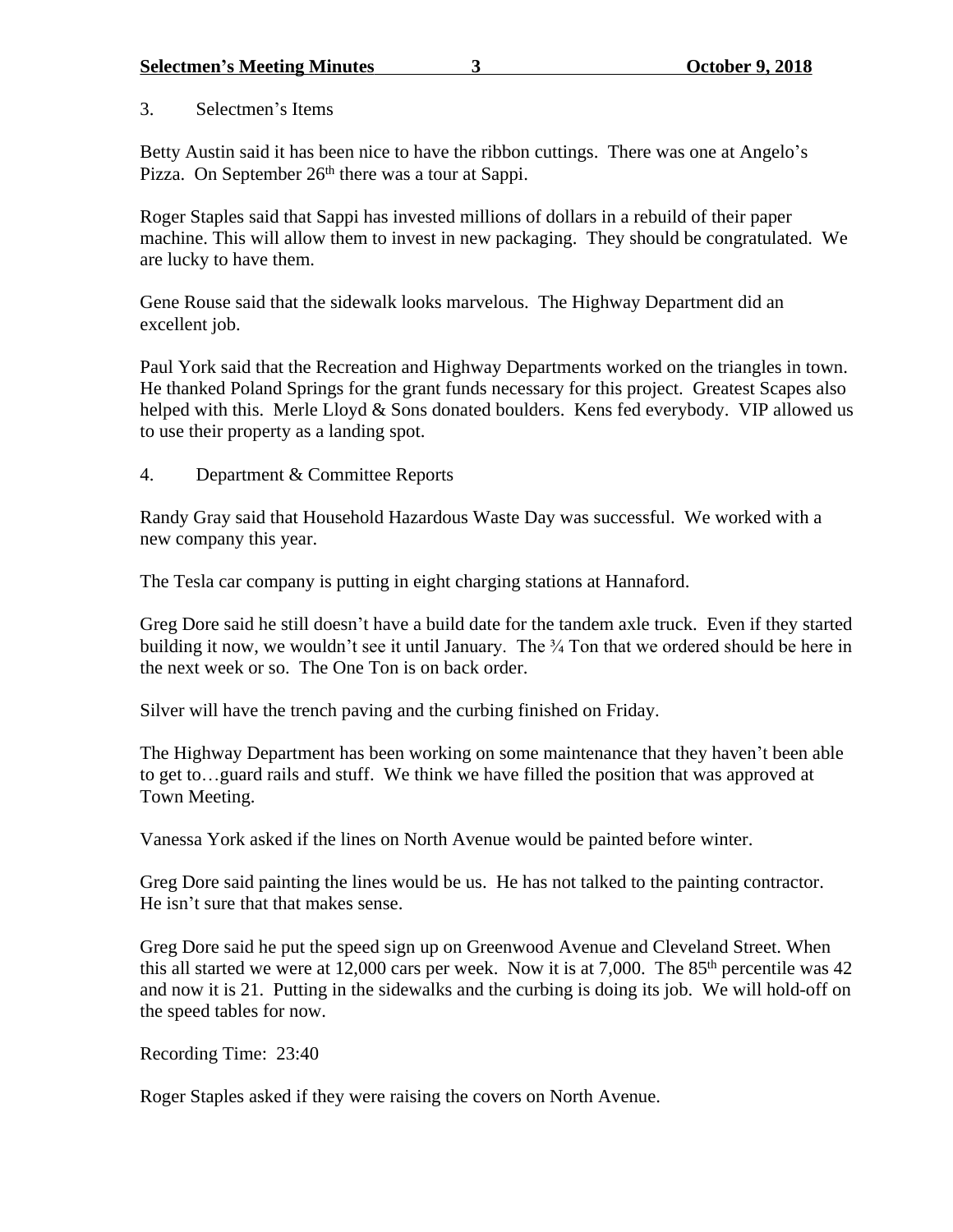Greg Dore said that they are doing manhole work. Next week they will be back digging up High Street.

Jeff Hewett said that ten of the Façade projects have permission to start. This is quicker than we have done it before. The rest of them should have their final paperwork in the next month. A bunch will have to wait until spring to start their projects because they won't be able to find contractors to do the work.

We have started putting out the map files to build the web-based mapping system. We should have a sample in about 60 days.

Brent Dickey said he sent out a memo this afternoon to expend up to \$3,000.00 to replace a laboratory balance (a scale). We have been having some trouble with it. They came today to service it. We were hoping it was something simple. That appears not to be the case. It is 7 years old. He recommends replacing it. We will keep the old one as backup.

# **A motion was made by Betty Austin and seconded by Roger Staples to expend an amount not to exceed \$3,000.00 from the Pollution Control Reserve Account, Equipment Replacement Designation to replace the electronic laboratory balance.**

Roger Staples asked what this equipment does.

Brent Dickey said that it weighs to ten one thousandths of a gram. We filter water samples and then weigh the filter paper to measure the residue.

# **Vote: 5/0**

Gail Pelotte said that on October  $15<sup>th</sup>$  the dog registrations for next year will be available.

It was busy today with people paying their tax bills. Absentee ballots are now available through November 1st. Today we mailed out 71 absentee ballots. People can request them over the phone, online or in person.

Chief Bucknam said that tomorrow night at 6:00 p.m. at Coburn Park there will be a candlelight vigil is support of domestic violence. There will be a rally there and then we will be walking to the Municipal Building for a meeting.

On October  $18<sup>th</sup>$  and  $25<sup>th</sup>$  the Police Officers will be walking kids to school. Meeting in the Municipal Parking Lot on the 18<sup>th</sup> and on the other side of the walking bridge on the 25<sup>th</sup> at 7:30 a.m. and walking to Margaret Chase Smith School.

Chief Bucknam said there have been a series of break-ins going on. He advised people to lock their doors, windows and their vehicles.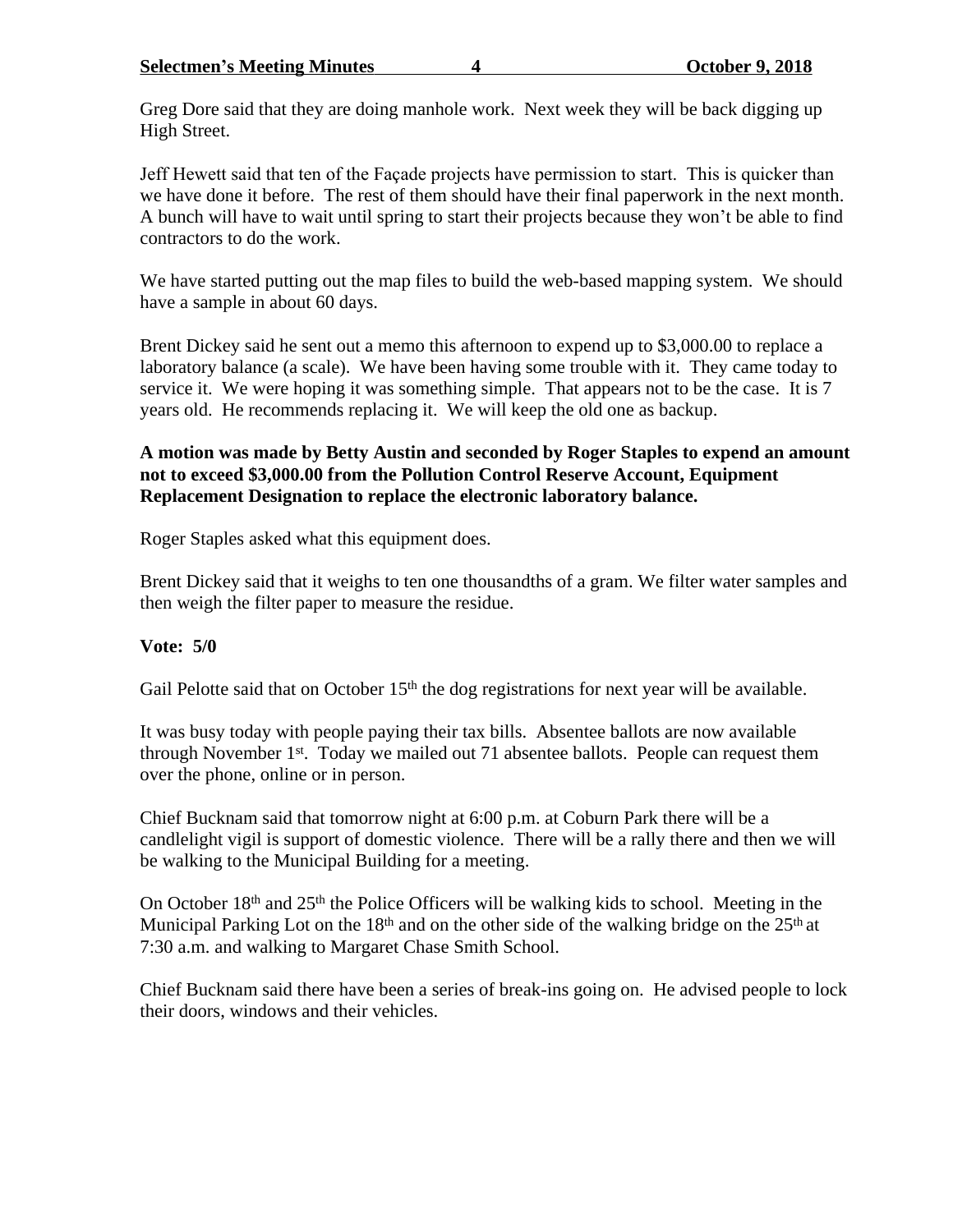### **Presentation:**

1. Promotion of Officer CJ Viera to Corporal.

Chief Bucknam said the Corporal positions oversee the daily operations and work closely with the Sergeants. Officer Viera is the first officer to be promoted to Corporal in the department. Each officer has the opportunity each January to take the exam in order to be eligible for the Corporal position should one become available.

Recording Time: 37:08

# **Public Hearing:**

1. Public Hearing: Discussion and decision to adopt the General Assistance Ordinance, Appendices A through J effective October 1, 2018 through September 30, 2019.

Paul York opened the Public Hearing at 6:08 p.m.

Christine Almand said that every year we adopt the State's new standards for general assistance. They set income limits, food maximums, limits for rent, etc. This year there were very minor changes…a few dollars here and there. Christine Almand used the MMA ordinance and added page numbers to make it easier to follow.

Paul York closed the Public Hearing at 6:10 p.m.

**A motion was made by Gene Rouse and seconded by Betty Austin to adopt the General Assistance Ordinance, Appendices A through J effective October 1, 2018 through September 30, 2019.**

**Vote: 5/0**

# **Consent Agenda:**

1. Approve and sign Minutes for the following:

Regular Selectmen's Meeting September 25, 2018

**A motion was made by Betty Austin and seconded by Roger Staples to approve the Consent Agenda as written.**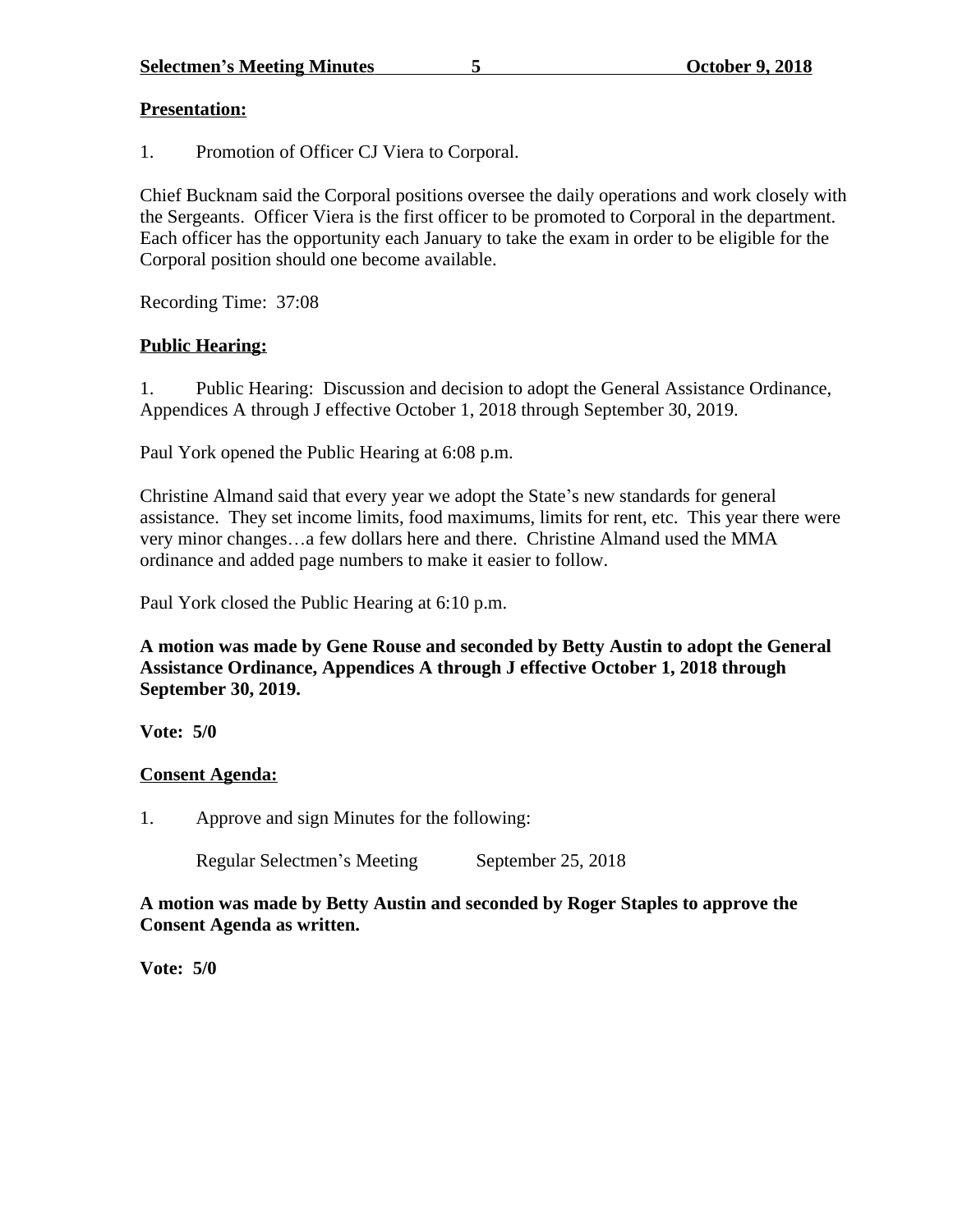# **Regular Agenda:**

1. Discussion and decision to appoint David James as Warden of the State of Maine General and Referendum Election with a term expiring November 7, 2018.

### **A motion was made by Gene Rouse and seconded by Betty Austin to appoint David James as Warden of the State of Maine General and Referendum Election with a term expiring November 7, 2018.**

# **Vote: 5/0**

2. Discussion and decision to allow Christine Almand to send the Request for Funding letters for fiscal year 2020.

# **A motion was made by Roger Staples and seconded by Betty Austin to allow Christine Almand to send the Request for Funding letters for fiscal year 2020.**

Vanessa York asked if this is normal and who do they go to.

Christine Almand said that all of the service agencies that we have funded in the past are sent this letter asking for information. Some provide the information and some just send in the petition.

# **Vote: 5/0**

3. Discussion and decision to sign a letter to the DOT Planning Office requesting to be considered for the Safety Improvement Project Grant.

# **A motion was made by Betty Austin and seconded by Roger Staples to sign a letter to the DOT Planning Office requesting to be considered for the Safety Improvement Project Grant.**

Paul York said he sees this creating more of a traffic jam on Commercial Street. He thinks that we will have a major traffic issue.

Greg Dore said that part of the project is to synchronize the lights. The reason we are sitting here today is that the State rates intersections all over the state. A 1.2 rating is a dangerous intersection. We are at 1.74…so it is pretty serious. There are a lot of accidents and pedestrian accidents. The State took it upon themselves to figure out what to do to make it safer. This is what they came up with.

Greg Dore said he is also concerned about traffic issues that this may cause…but this will decrease the accidents. He feels that this is a step in the right direction. This will definitely help in the morning to keep the traffic on Commercial Street moving. As it is right now, you might as well get a cup of coffee because you are going to be there for a while trying to get onto Madison Avenue.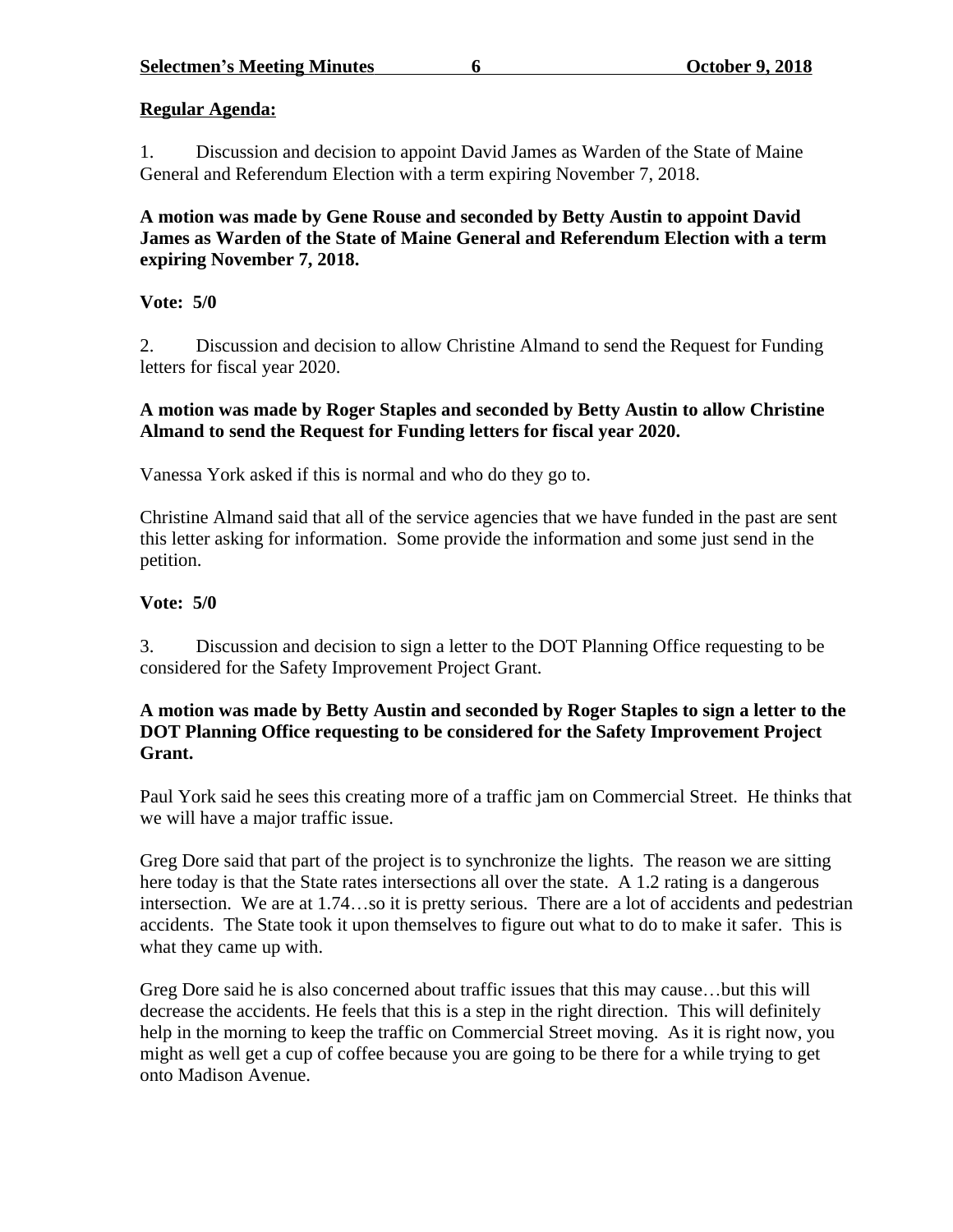#### **Selectmen's Meeting Minutes 7 October 9, 2018**

Paul York said that now you will have people trying to beat the yellow light. That may cause accidents as well. We will have traffic backed up around the rotary.

Greg Dore said that the only time that north bound traffic will have to stop is when Elm Street has a green light.

Gene Rouse asked about pedestrians when Elm Street signal is active.

Greg Dore said that the pedestrian light won't allow people to cross when the Elm Street light is green.

Chief Bucknam said that when the Madison Avenue light is red, the crosswalk light will allow pedestrians to cross.

Google directs people to take a left from Madison Avenue onto Commercial Street. This actually happened while Chief Bucknam and Greg Dore were out there meeting with DOT. This will help alleviate that as well.

Greg Dore said that there is also a 4-6 second delay. When a light turns red there are 4-6 seconds before the next light turns green. So people trying to make it through a yellow light. At the Jewett Street light there's 5 seconds between lights. We can change that timing if we have issues.

Roger Staples said he was glad when he saw this the other day. Something needs to be done down there. He is for anything that can make that safer.

Greg Dore said the other good thing is that it isn't going to cost us anything except replacing the lights.

Paul York said that now we are going to be like Waterville…every few seconds you have to stop for another light. He isn't disputing that it is dangerous…he just sees this creating some other issues. Once this happens we are stuck with them. He would like to hear more about it if it gets to the point where it is going to happen.

Greg Dore said they have a set amount of money. They will take the places that have the highest rating and then they will look at the cost. Once they pick us, it will go to design. That is where we would have input. There are a lot of projects out there in the state, we probably won't get it. If we do get chosen, then that tells us that we need it.

Vanessa York asked how the light actually work…all over town.

Greg Dore said that they operate on cameras. Some of them have metal detectors. The camera sees a car. Once it sees a car, it turns on a switch which is on a timer. That green light will stay on until either a minute passes or it doesn't see a car for 2 seconds.

Vanessa York said that the one on North Avenue sometimes stays red for a long time with nobody on High Street.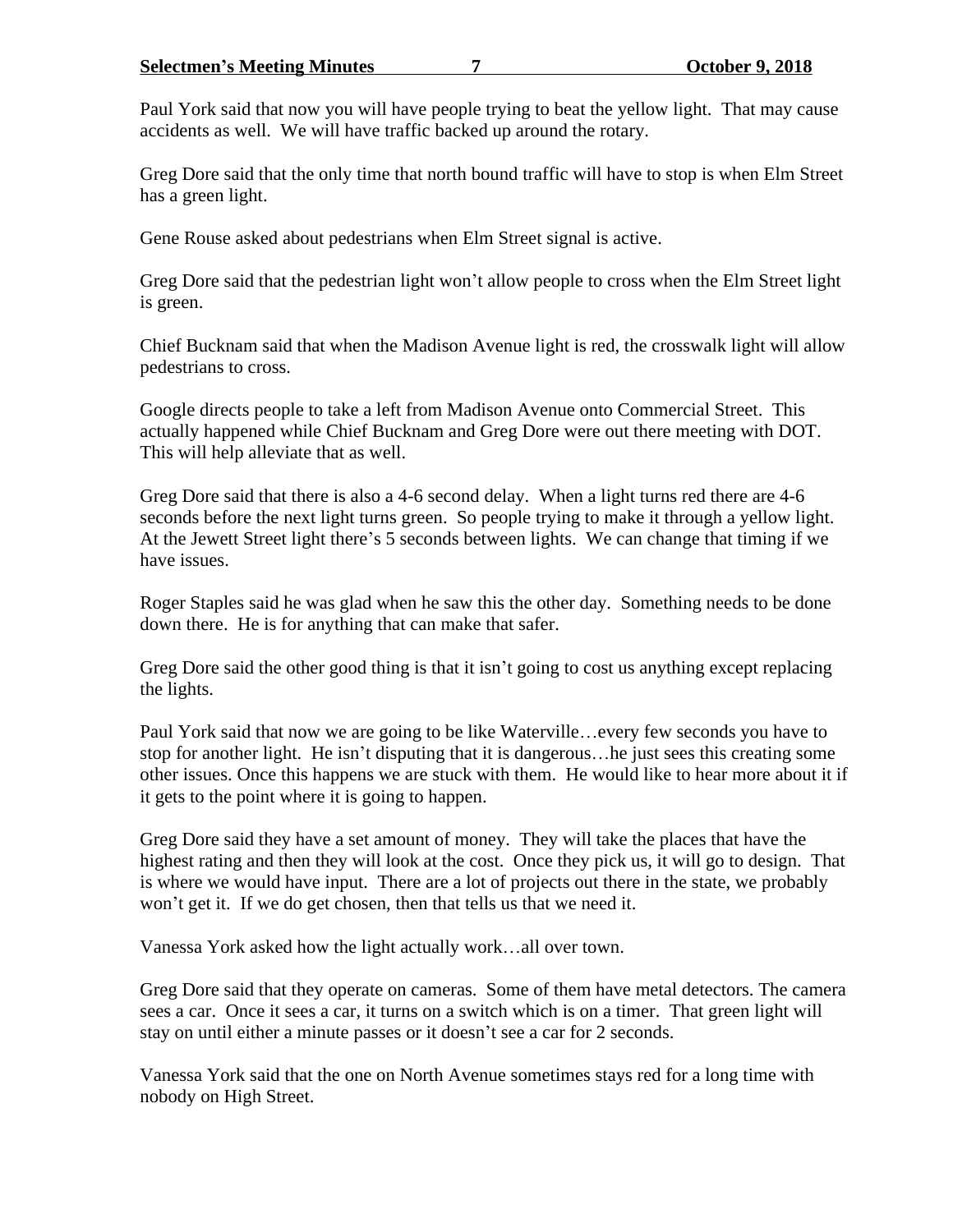Betty Austin said it has been happening quite a bit…it has been very slow recently.

Vanessa York said she doesn't have a problem with public safety. With that area being so congested you will have more of a problem with people not stopping at those lights.

She remembers when Beverly Fitzsimmons wanted a green arrow to turn onto Pleasant Street. She didn't get that…but High Street did.

Greg Dore said that when that went to DOT for design, they wouldn't approve it because of the danger with two lanes coming down Madison Avenue. The yellow light did nothing for us, but it was out of our hands.

Greg Dore said that anytime the lights are not working properly, please let him know what time it happened.

Betty Austin said that the North Avenue light is slow in the evening when we leave the Selectmen's Meeting.

Christine Almand pointed out the initial concept plan that was brought to the meeting.

# **Vote: 5/0**

Recording Time: 58:47

4. Discussion and decision to accept the DECD 2017 Economic Development Program Grant in the amount of \$120,000.00 for Bigelow Brewing Company. Bigelow Brewing supplied the match for this grant.

# **A motion was made by Gene Rouse and seconded by Betty Austin to accept the DECD 2017 Economic Development Program Grant in the amount of \$120,000.00 for Bigelow Brewing Company. Bigelow Brewing supplied the match for this grant.**

# **Vote: 5/0**

5. Discussion and decision to expend and amount not to exceed \$5,215.00 from the Police Department Reserve Account, Cruiser Replacement Designation to purchase a Watch Guard Video System.

**A motion was made by Betty Austin and seconded by Gene Rouse to expend and amount not to exceed \$5,215.00 from the Police Department Reserve Account, Cruiser Replacement Designation to purchase a Watch Guard Video System.**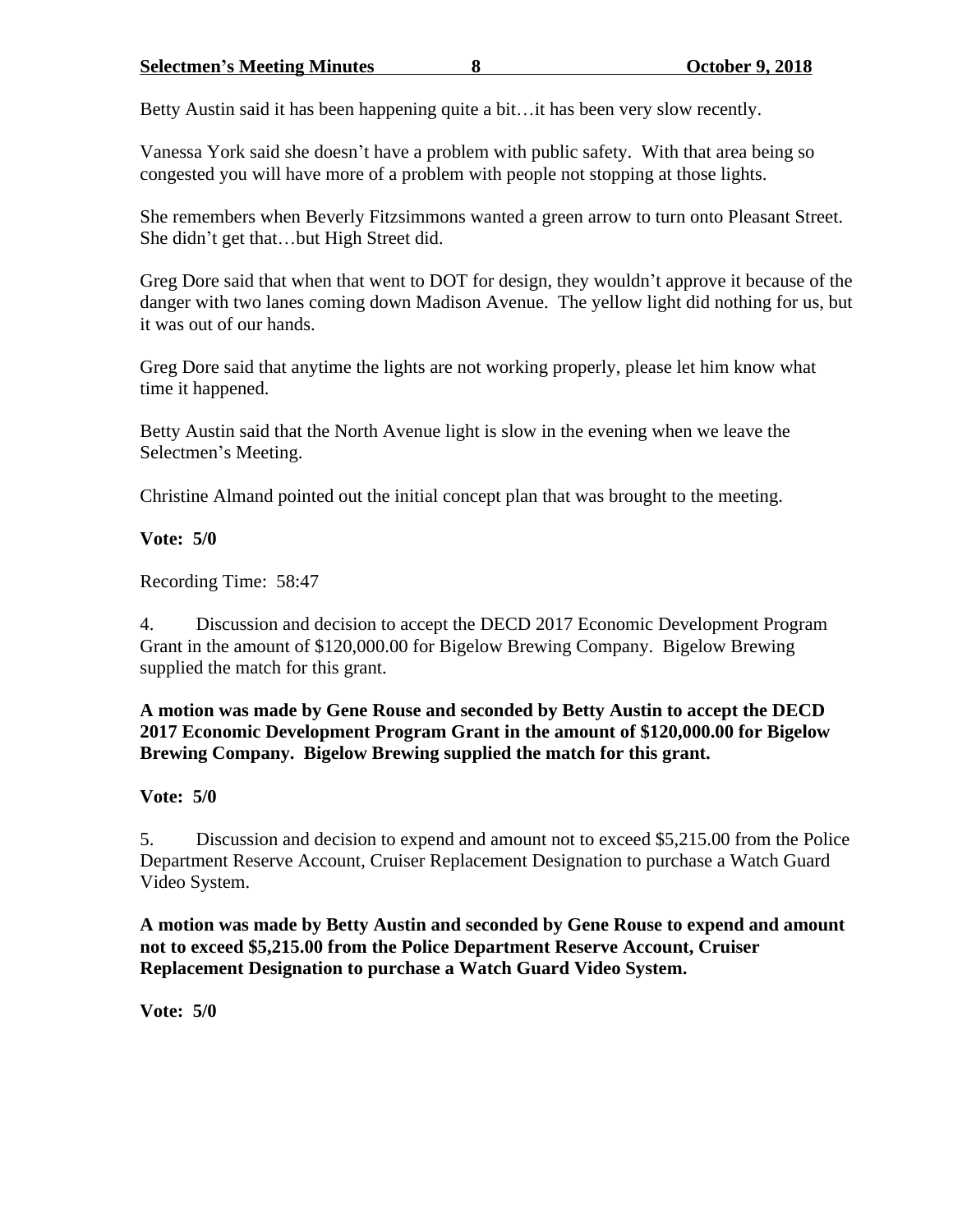#### **Selectmen's Meeting Minutes 9 October 9, 2018**

6. Discussion and decision to expend an amount not to exceed \$132,000.00 from the Highway Department Purchases Account, Sand, Salt and Cold Patch Designation for 2,500 ton of salt.

**A motion was made by Gene Rouse and seconded by Betty Austin to expend an amount not to exceed \$132,000.00 from the Highway Department Purchases Account, Sand, Salt and Cold Patch Designation for 2,500 ton of salt.**

### **Vote: 5/0**

7. Discussion and decision to place the State of Maine reimbursement for the sand/salt shed in the amount of \$62,589.02 into the Highway Department Reserve Account, Buildings Designation.

**A motion was made by Betty Austin and seconded by Gene Rouse to place the State of Maine reimbursement for the sand/salt shed in the amount of \$62,589.02 into the Highway Department Reserve Account, Buildings Designation.**

### **Vote: 5/0**

8. Discussion and decision to award the Highway Garage Wall Bid. The following bids were received:

| Henry Bonneau   | \$59,500.00 |
|-----------------|-------------|
| N.F. Luce, Inc. | \$80,000.00 |

Greg Dore recommends awarding the bid to Henry Bonneau, allowing him to negotiate the scope of the work and expending an amount not to exceed \$59,500.00 from the Highway Department Reserve Account, Buildings Designation.

**A motion was made by Betty Austin and seconded by Roger Staples to award the Highway Garage Wall Bid to Henry Bonneau, allow him to negotiate the scope of the work and expend an amount not to exceed \$59,500.00 from the Highway Department Reserve Account, Buildings Designation.**

Paul York said he doesn't like this. If we put a project out to bid people bid on the specs. Then you want to negotiate.

Greg Dore said we had an engineer design this. He never expected this project to be come in this high. To put in the foundation they have to dig up the parking lot, which means they will have to pave it. Their price is \$250.00 per ton...we pay \$100.00 a ton for hand work. All of the changes will be negotiated before they start any work. There are thing in this project that we can do for a lot less. There were some specifications on plywood. What was in the specs was  $\frac{1}{2}$  inch plywood. That is a special order, so you have to buy a whole flight. If the specs were for 7/16 plywood you can buy it anywhere. That alone will save \$4,000.00 or \$5,000.00.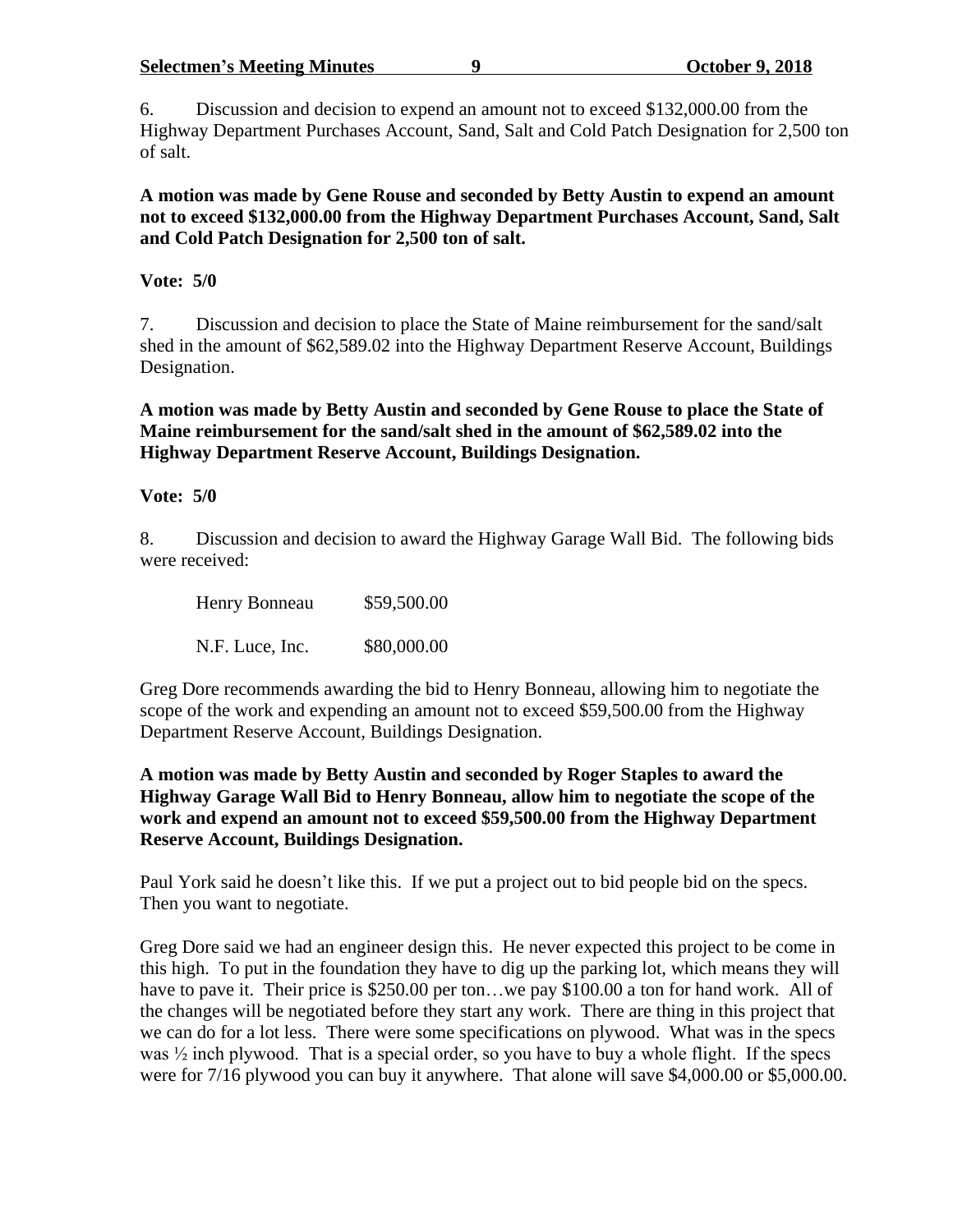**Selectmen's Meeting Minutes 10 October 9, 2018**

Paul York said that is another discussion. We have had this discussion in reference to hot topping…this isn't anything different than the sidewallks. We are not set up for paving. If your guys do it and something goes wrong, we have to fix it on our dime.

Greg Dore said that we are not going to do the paving. We are going to use our paving contractor to do this.

Paul York said that the specs were not correct then. Now we are changing it.

Greg Dore said when it was put out to bid, we want the whole job done. That is the mindset. That's fine until you get a \$60,000.00 bid on a \$20,000.00 project. Then you end up where we are today…looking at it trying to figure out why it is so high. Nobody is going to get hurt because the contractor was going to contract it out anyway. We are spending somebody else's money, we don't want to waste it.

Roger Staples asked if we should put it back out to bid with new specs.

Greg Dore said that we could. We had this discussion with Henry about waiting until spring. There's a possibility that next year the prices could go up. We have a local contractor that gave us a lot better price than the other company. We know he can do the work. We have the money. It would be nice to have it done before we go into another winter.

Paul York said if we hadn't just gotten this money, how much money was set aside for this wall.

Greg Dore said he had \$18,000.00.

# **Vote: 5/0**

9. Discussion and decision to award the Police Cruiser Bid. The following bids were received:

Hight Ford \$31,543.00

Chief Bucknam recommends awarding the bid to Hight Ford with a total bid amount of \$30,743.00 and expending that amount from the Police Department Reserve Account, Cruiser Replacement Designation.

**A motion was made by Gene Rouse and seconded by Betty Austin to award the Police Cruiser Bid to Hight Ford with a total bid amount of \$30,743.00 and expend that amount from the Police Department Reserve Account, Cruiser Replacement Designation.**

**Vote: 5/0**

Recording Time: 01:10:56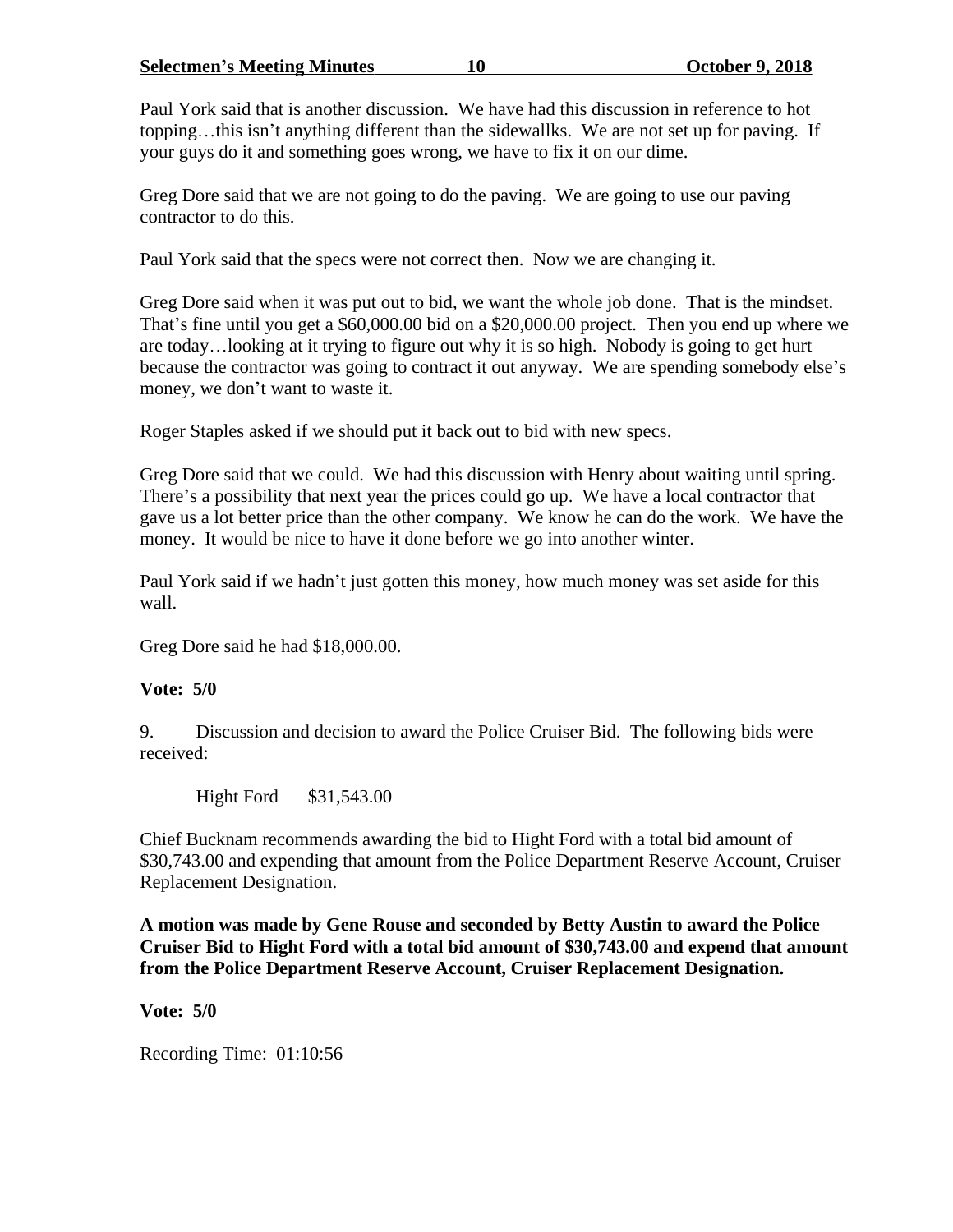#### **Selectmen's Meeting Minutes 11 October 9, 2018**

10. Discussion and decision to allow Chief Bucknam to go out to bid for Cruiser Equipment and Up Fit.

# **A motion was made by Gene Rouse and seconded by Roger Staples to allow Chief Bucknam to go out to bid for Cruiser Equipment and Up Fit.**

### **Vote: 5/0**

11. Discussion and decision to choose an option to move forward with from the energy audit.

Jeff Hewett said there were a couple of changes. They are changing the 600 amp entrance to an 800 amp. This was recommended by the engineer working with Siemens. There is a sub panel in the furnace room which will be moved into the new main panel. Some of the electrical runs will be broken up to at least three panels, with new lies to each of the panels. It was decided that it would be better to put in a new air conditioning unit at the Pollution Control Plant that will do both the Laboratory and the office. The one that is in the office now, will move into the electrical room. They do not believe that this will change our numbers.

### **A motion was made by Gene Rouse and seconded by Roger Staples to move forward with Option 2 from the energy audit.**

Vanessa York asked if this would take care of the lighting issues at the Community Center.

Jeff Hewett said that this will change all of their lighting to LED.

Paul York asked what the timeline is for this. It obviously has to go to Town Meeting, which is in November.

Jeff Hewett said that Siemen's has already started working with some subcontractors to finalize the plan. After tonight, they will actually start the bid process. We will have number in time for Town Meeting.

# **Vote: 5/0**

Recording Time: 01:19:02

12. Discussion and decision to create a Housing TIF District for the KVCAP Housing Project. This was approved at the last meeting without a motion and second.

### **A motion was made by Vanessa York and seconded by Gene Rouse to create a 75/25 Housing TIF District for the KVCAP Housing Project.**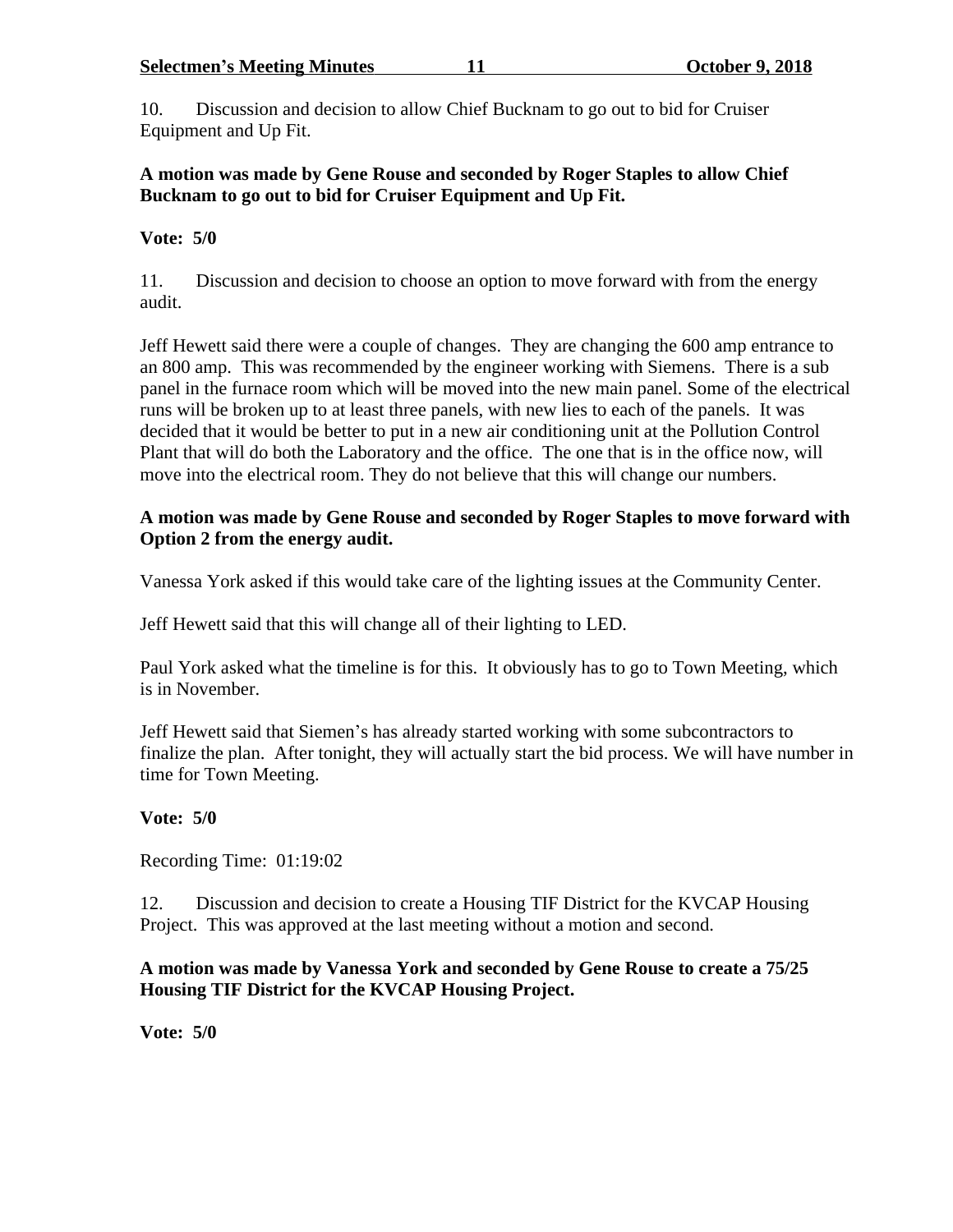13. Discussion and decision to hold a Special Town Meeting on November 27, 2018 and to hold Public Hearings on October 23, 2018 at 5:30 p.m. for the following:

Acceptance of the Energy Reduction and Capital Improvement Project

Property Agreement, for the property located at 5 Greenwood Avenue (Map 33, Lot 103)

Acceptance of property located at the corner of Madison Avenue and Commercial Street (Map 26, Lot 133)

KVCAP Housing TIF Proposal subject to the Municipal Affordable Housing Development Districts Statute, 30-A M.R.S.A. §§5245-5250-G (TIF Statute).

**A motion was made by Gene Rouse and seconded by Betty Austin to hold a Special Town Meeting on November 27, 2018 and to hold Public Hearings on October 23, 2018 at 5:30 p.m. for the following:**

**Acceptance of the Energy Reduction and Capital Improvement Project**

**Property Agreement, for the property located at 5 Greenwood Avenue (Map 33, Lot 103)**

**Acceptance of property located at the corner of Madison Avenue and Commercial Street (Map 26, Lot 133)**

**KVCAP Housing TIF Proposal subject to the Municipal Affordable Housing Development Districts Statute, 30-A M.R.S.A. §§5245-5250-G (TIF Statute).**

Vanessa York asked if we were buying that property.

Christine Almand said that is the property that Skills owns. We have already gotten approval for them to sell it and to give us 20%. Currently what they want to do it to use the property and pay us a fee in lieu of taxes. We have a draft of the agreement that should be ready for the Public Hearing.

Roger Staples asked what the Madison Avenue/Commercial Street property is about.

Paul York said that is the Pocket Park on the corner. That currently belongs to Somerset Economic Development. They want to give it to the Town.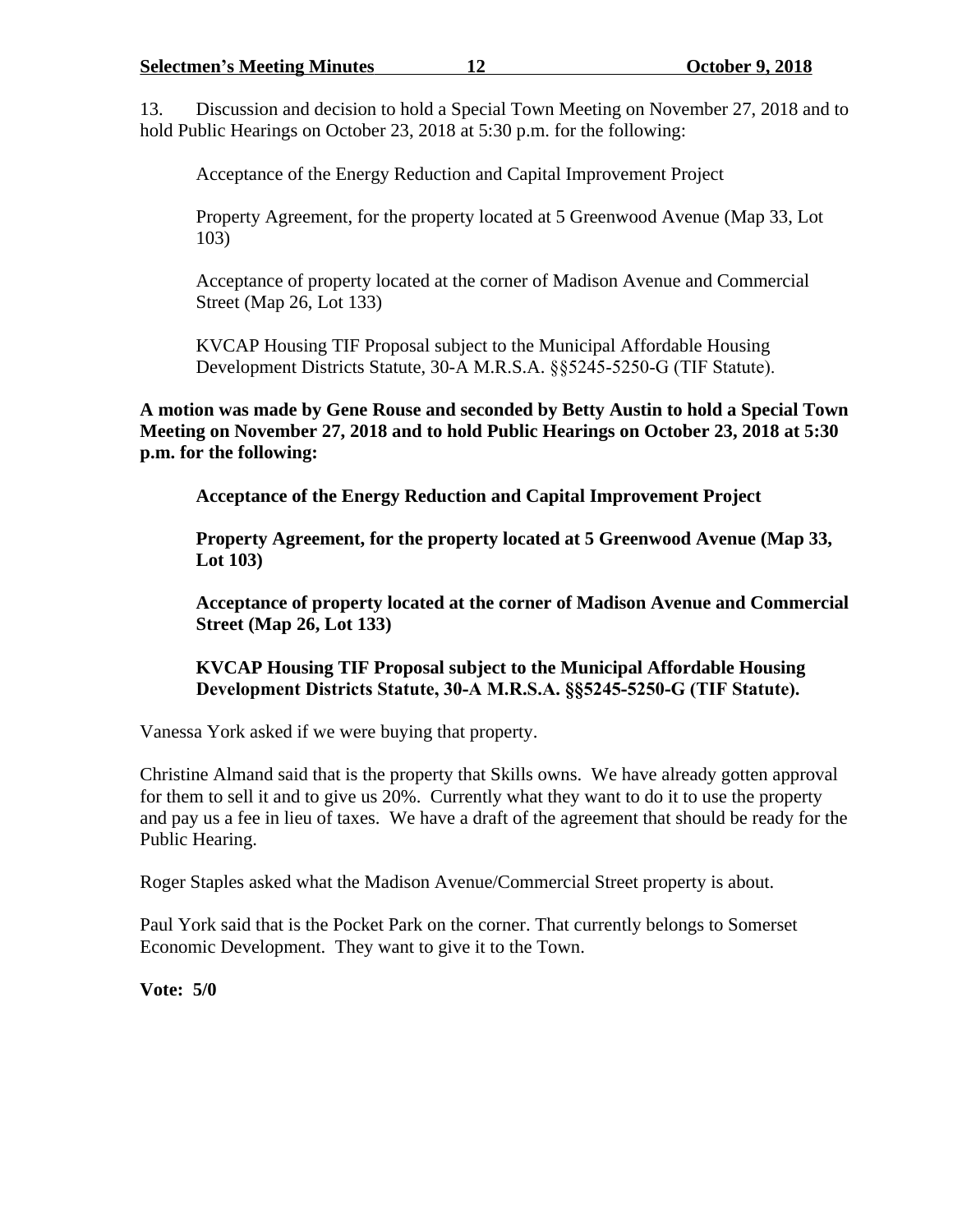**Selectmen's Meeting Minutes 13 October 9, 2018**

14. Discussion and decision to adopt the Somerset County Hazard Mitigation Plan 2017 update.

### **A motion was made by Gene Rouse and seconded by Roger Staples to adopt the Somerset County Hazard Mitigation Plan 2017 update.**

### **Vote: 5/0**

15. Treasurer's Warrants to be approved:

| #115     |   | 372.77 (FY 2018 Accounts Payables)         |
|----------|---|--------------------------------------------|
| #26      |   | 37,657.95 (Payroll #39)                    |
| #27      |   | $11,025.41$ (State Payables)               |
| #28      | S | 36,306.11 (Payroll #40)                    |
| #29      |   | \$1,915,898.39 (FY 2019 Accounts Payables) |
| Total \$ |   | \$2,001,260.63                             |

### **A motion was made by Betty Austin and seconded by Roger Staples to approve the Treasurer's Warrants as written.**

# **Vote: 5/0**

16. Other Business

There was no Other Business.

# 17. Unfinished Business

Review Policies and Ordinances Run of River/Economic Development Utilizing Outside Services Marketing/Celebrating Skowhegan Vehicle Charging Station Public Safety Building Sidewalks and Bike Trails/Lanes

Paul York said we eventually need to pick one of these to see what we can do.

Christine Almand said that we are currently working on the Traffic Ordinance. We will be bringing that to you in the near future.

Roger Staples asked if the vehicle charging station was part of that Hannaford deal.

Christine Almand said we put that on there as one of our goals. She heard about the plans on Friday and she thought we could check it off the list. After further thought she talked to Jeff Hewett. Initially we were thinking in the Municipal Parking Lot would be a good spot for the charging stations. She doesn't want to abandon that thought just because a private company is coming in to put in charging stations.